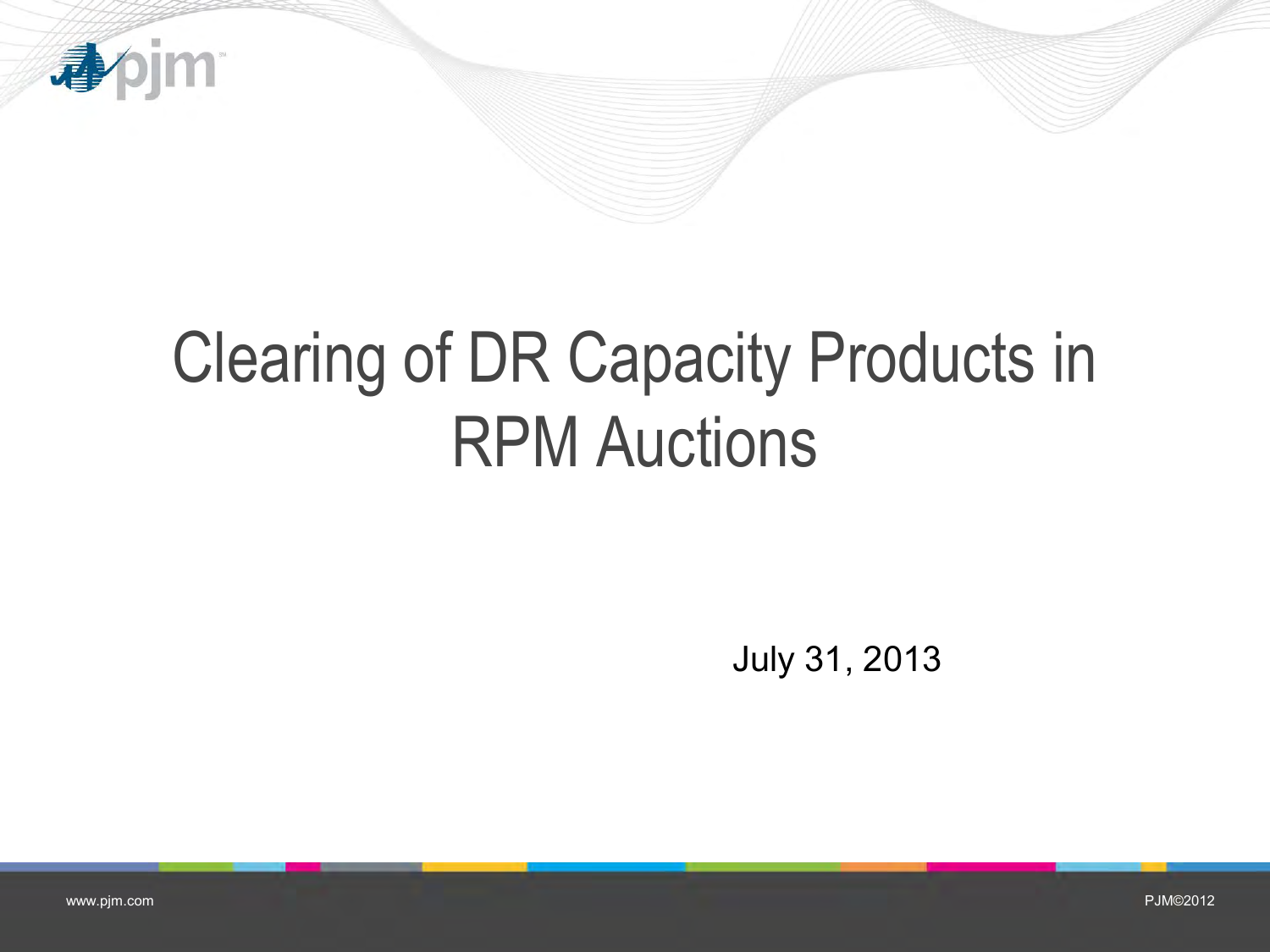

DR Reliability Targets

- DR Reliability Targets are established to ensure reliability standards are maintained by recognizing the availability limitations of DR
- Limited DR Reliability Target is maximum quantity of Limited DR to be consistent with maintenance of reliability
- Extended Summer (ES) DR Reliability Target is maximum quantity of combination of Limited DR and ES DR to be consistent with maintenance of reliability
- Reliability Targets established for the RTO and each LDA
- Reliability Target expressed as % of peak load and converted to UCAP terms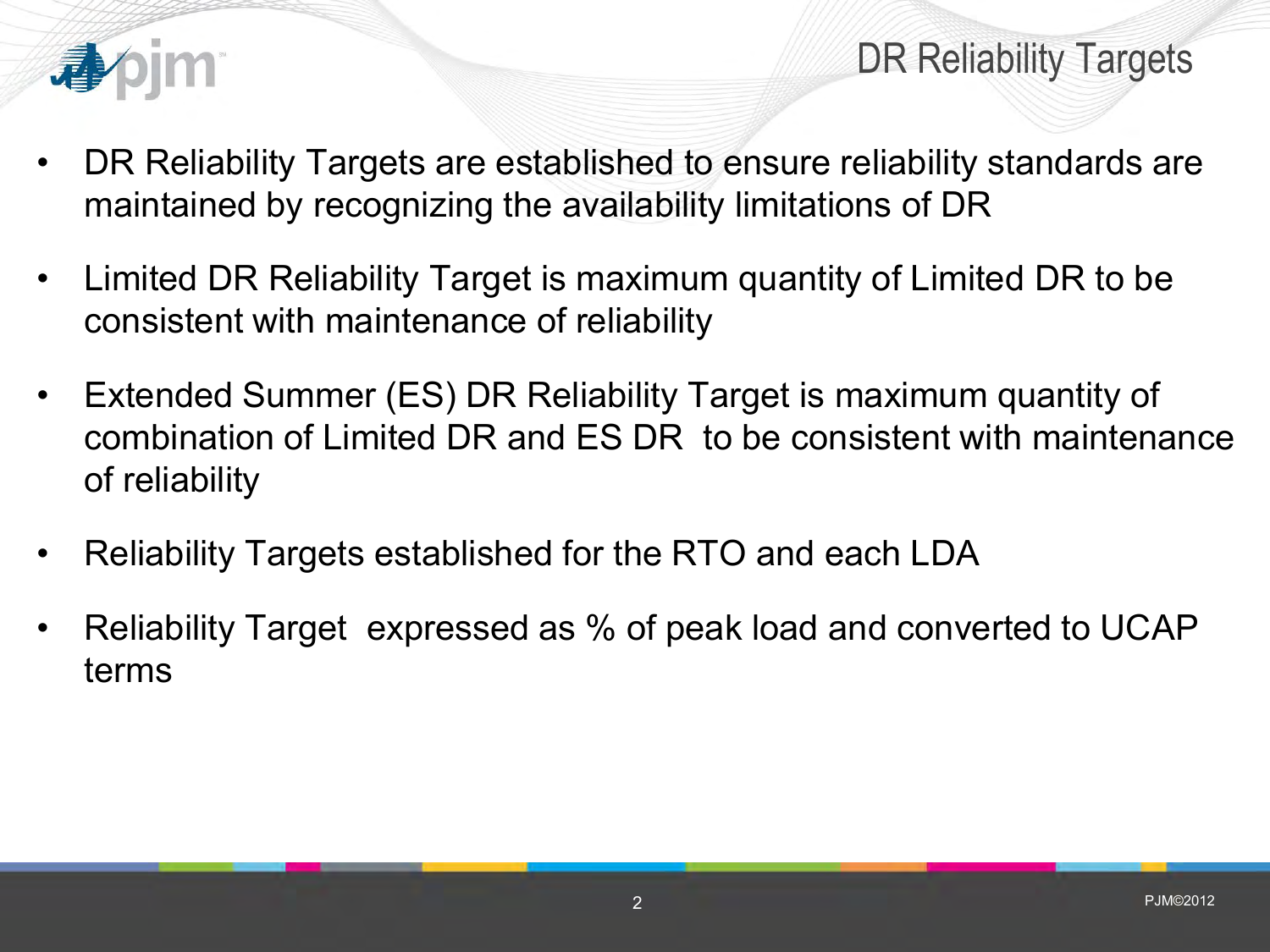

## Current Implementation of DR Reliability Targets in RPM Auctions

- DR Reliability Targets implemented in RPM auctions as Minimum Resource Requirements for less limited, better availability products
- Minimum Annual Resource Requirement sets a minimum level of Annual capacity to be procured
- Minimum Extended Summer Resource Requirement sets a minimum level of combined Annual and ES capacity to be procured
- Established for the RTO and each LDA
- Determined in a manner that reserves the entire 2.5% holdback to be procured in future IAs entirely in the form of Limited DR
- RPM BRA auction clearing process will select Annual Resources and/or Extended Summer Resources out-of-merit order, if necessary, to satisfy Minimum Resource Requirements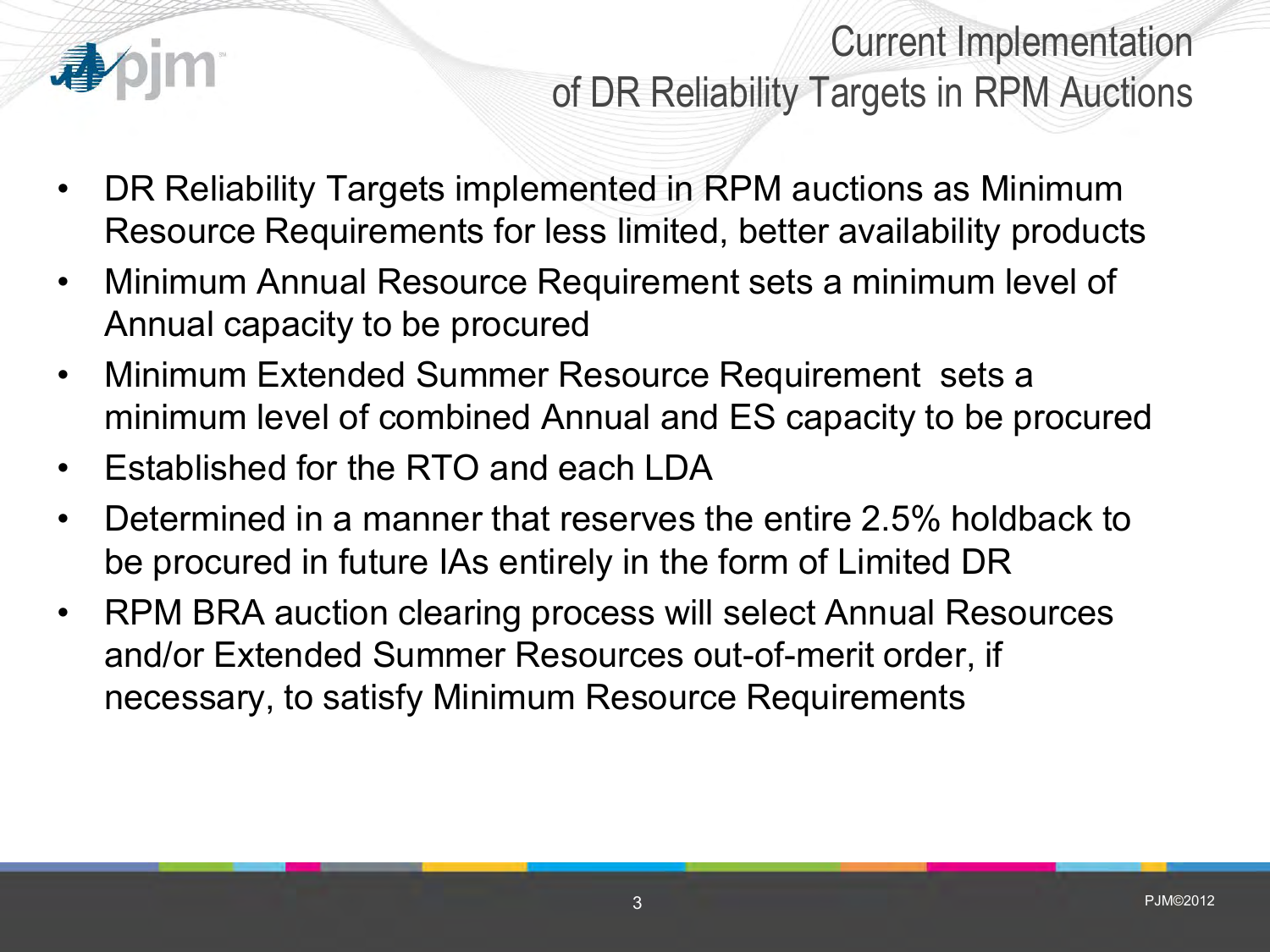

Minimum Annual Resource Requirement

**Minimum Annual Resource Requirement** = Minimum amount of capacity PJM seeks to procure from Annual Resources (generation, Annual DR, and energy efficiency resources) located in RTO/LDA

### **RTO Minimum Annual Resource Requirement** =



### **LDA Minimum Annual Resource Requirement** =

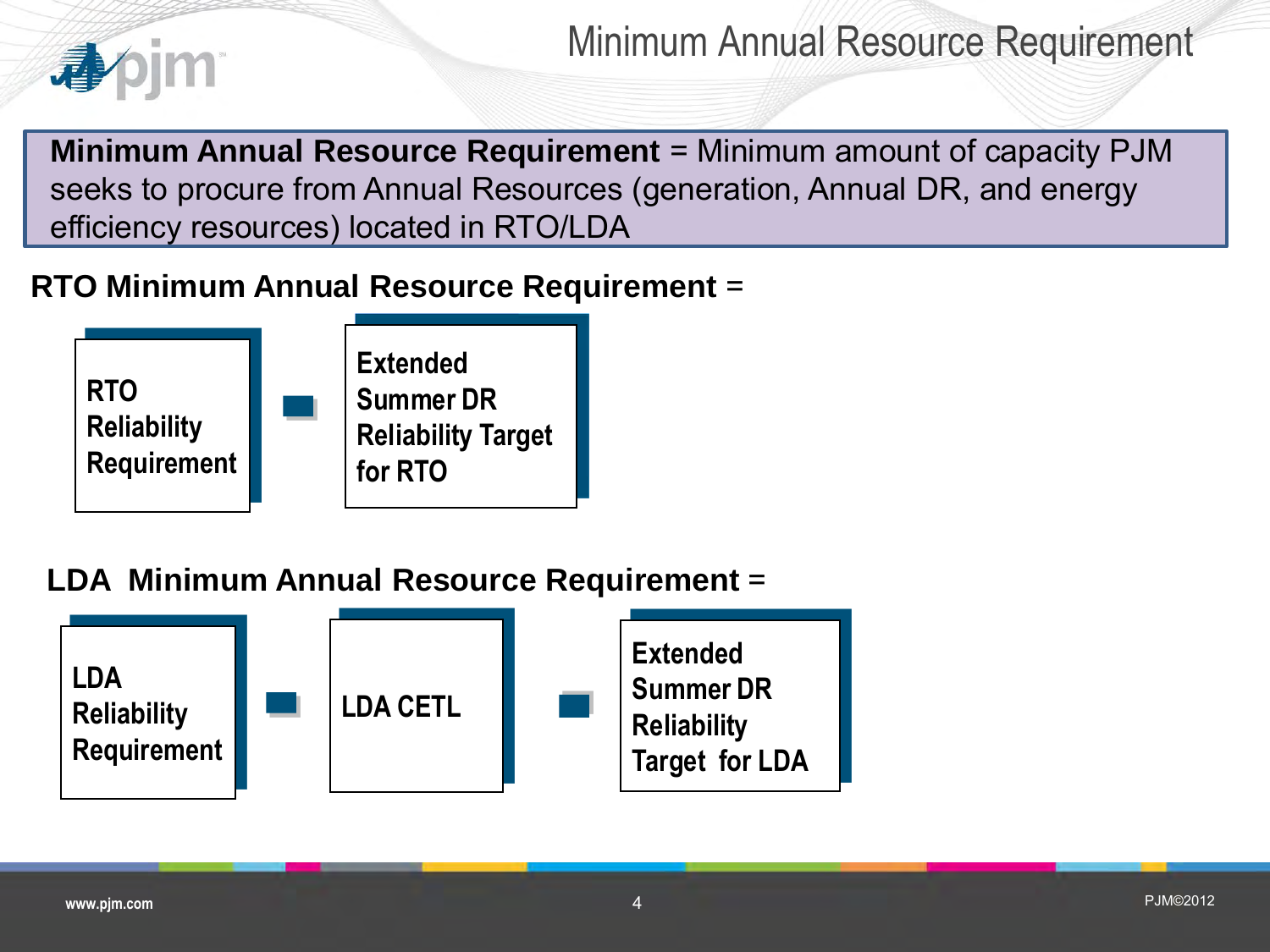

**Minimum Extended Summer Resource Requirement** = Minimum amount of capacity PJM seeks to procure from Annual Resources (generation, Annual DR, and energy efficiency resources) and Extended Summer DR located in RTO/LDA

### **RTO Minimum Extended Summer Resource Requirement** =



**LDA Minimum Extended Summer Resource Requirement** =

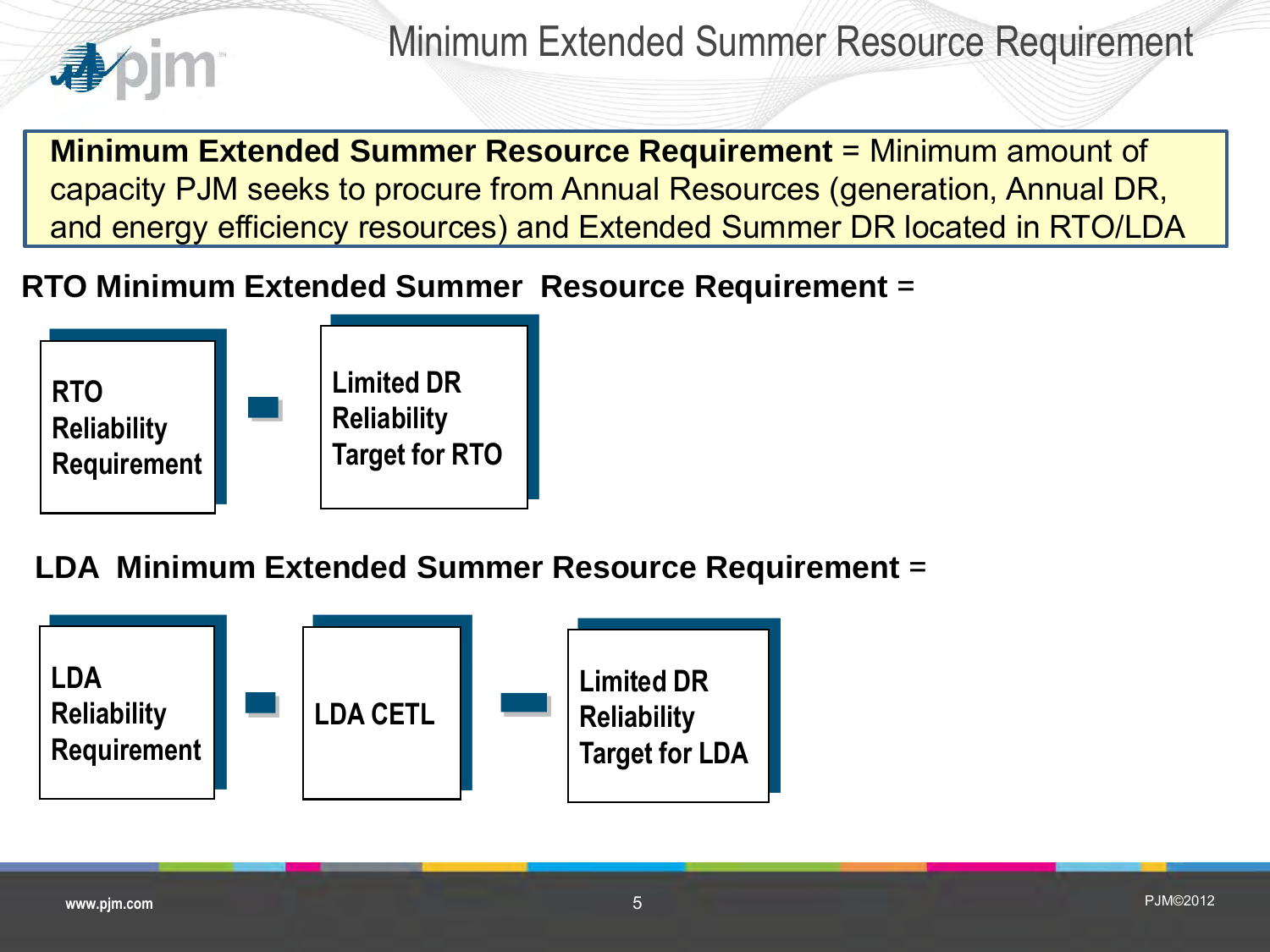## 2016/17 BRA Input Parameters



| 2016/2017 BRA Planning Parameters (UCAP MW)    |  |
|------------------------------------------------|--|
| <b>Reliability Requirement</b>                 |  |
| Short Term Resource Procurement Target (STRPT) |  |
| <b>Reliability Requirement less STRPT</b>      |  |
|                                                |  |
| <b>Extended Summer DR Reliability Target</b>   |  |
| Minimum Annual Resource Requirement            |  |
|                                                |  |
| <b>Limited DR Reliability Target</b>           |  |
| Minimum Extended Summer Resource Requirement   |  |

| <b>Constraints on Clearing of Resource Types</b> | <b>Base Case</b> |
|--------------------------------------------------|------------------|
| Target Reliability Requirement                   | 161.974          |
| Minimum Annual Resource Requirement              | 149.469          |
| Minimum Extended Summer Resource Requirement     | 158.512          |
| Maximum Limited DR                               | not applicable   |
| Maximum Limited + Extended Summer DR             | not applicable   |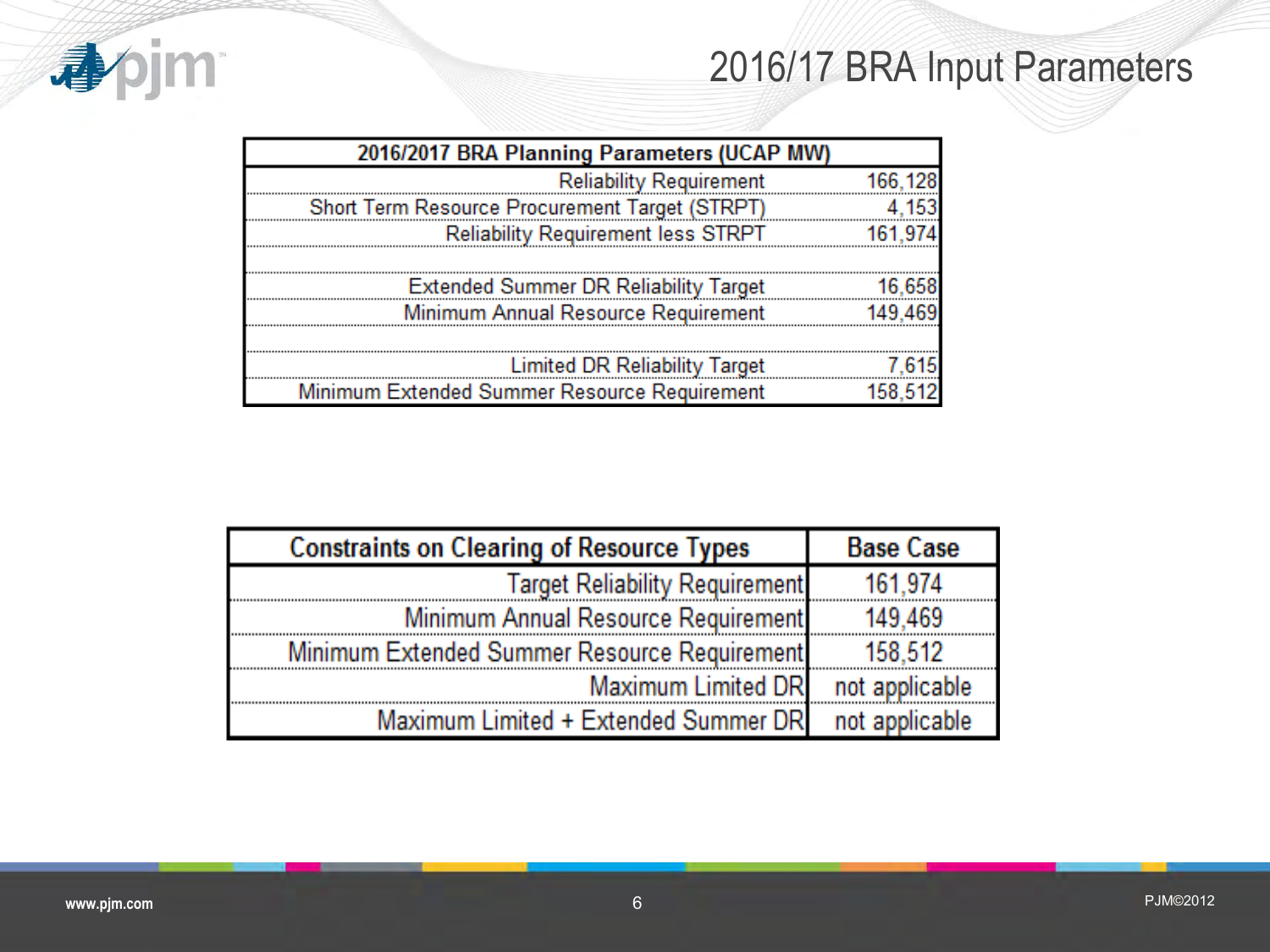### 2016/17 BRA Results



| <b>Cleared Quantities</b>                                    | 2016/17 BRA |
|--------------------------------------------------------------|-------------|
|                                                              |             |
| <b>Extended Summer</b>                                       |             |
| Limited                                                      |             |
| <b>Total Cleared</b>                                         |             |
|                                                              |             |
| <b>Cleared Quantity above Target Reliability Requirement</b> |             |
| (as Annual Capacity)                                         |             |
| (as Extended Summer DR                                       |             |
| (as Limited DR)                                              |             |

| Total Cleared Limited DR for Delivery Year assuming all |        |
|---------------------------------------------------------|--------|
| STRPT clears as Limited in Incremental Auctions         | 14,003 |

### 2016/17 BRA Resource Clearing Prices (\$/MW-Day)

|                              | RTO     | MAAC     | <b>PSEG / PS-North</b> | ' ATSI-Cleve<br>eland |
|------------------------------|---------|----------|------------------------|-----------------------|
| rcp                          | \$59.37 | \$119.13 | \$219.00               | 5114.23               |
| <b>RCP (Extended Summer)</b> | 659.37  | 119 13:  | \$219.00               | 114.23                |
|                              | 659.37  | 119 13   | \$219.00               | \$94.45               |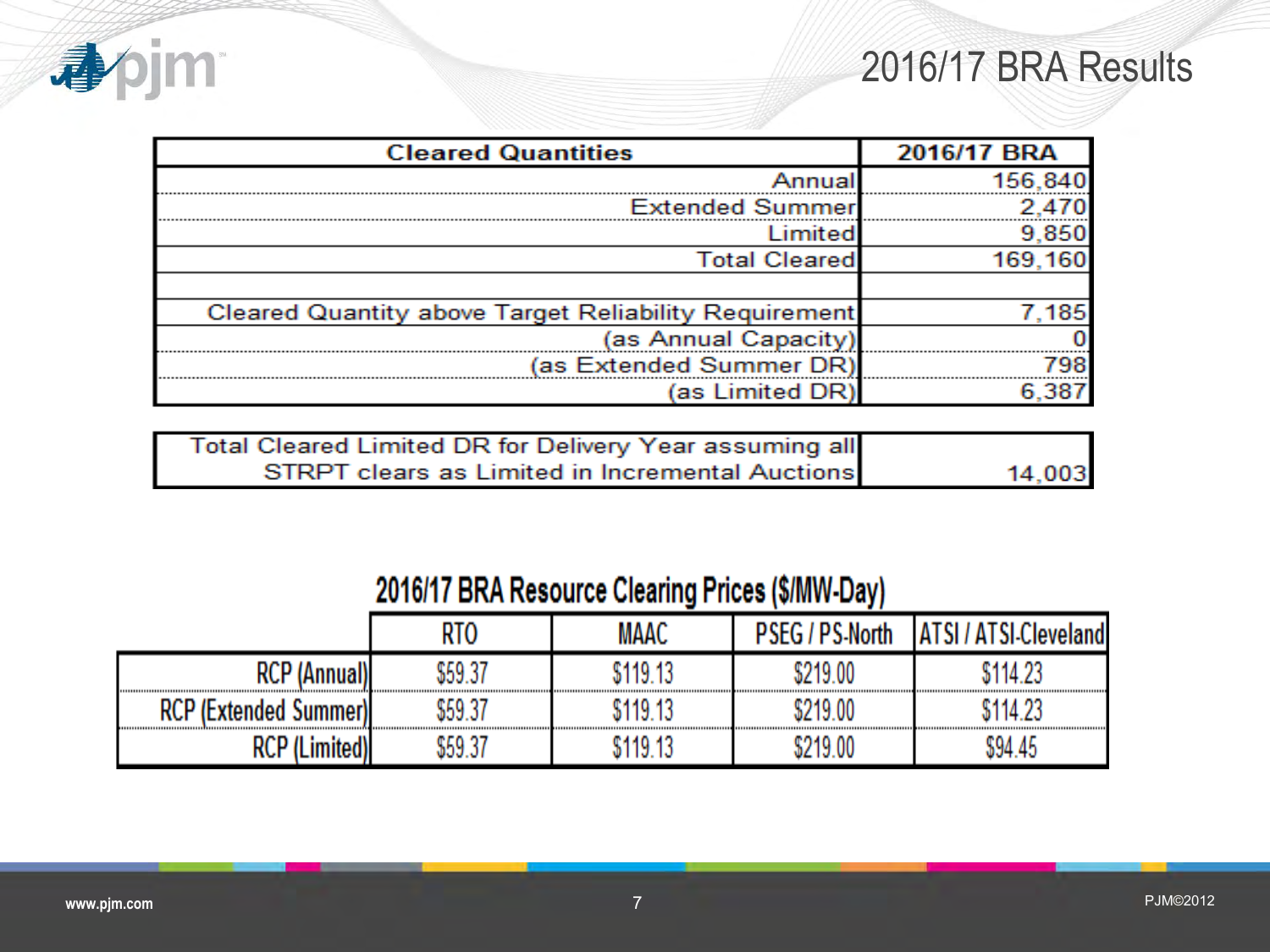

- Total cleared capacity quantity above the target reliability requirement is 7,185 MW and is almost entire comprised of cleared Limited DR
- No price separation between product types across most of RTO
	- Minimal price separation between product types in ATSI
- Cleared Limited DR quantity is 9,850 MW in BRA with potential to clear additional 4,153 MW of Limited DR in Incremental Auctions for a total Limited DR quantity of 14,003 MW
	- The Limited DR Reliability Target is 7,615 MW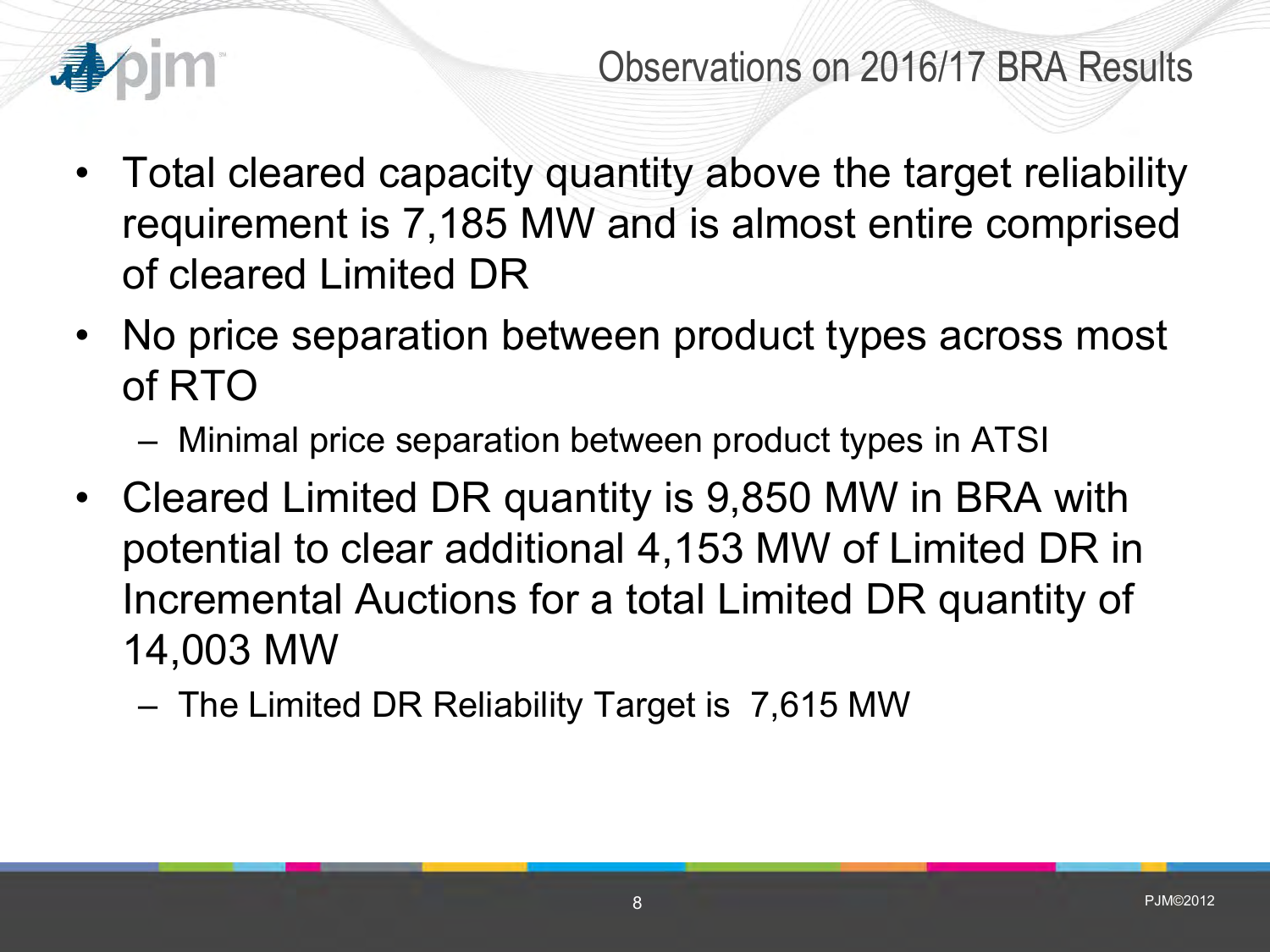

Simulation of Different Approach to Enforcing DR Reliability Targets in Auction

- Request made at last CSTF to run BRA simulation using different approach to implementation of DR Reliability **Targets** 
	- Enforce Limited DR Reliability Target
	- Enforce Extended Summer DR Reliability Target
- The 2016/17 and 2015/16 BRAs were rerun under this scenario
- The inputs and results of this scenario are compared to those of the 2016/17 BRA and 2015/16 BRA on following pages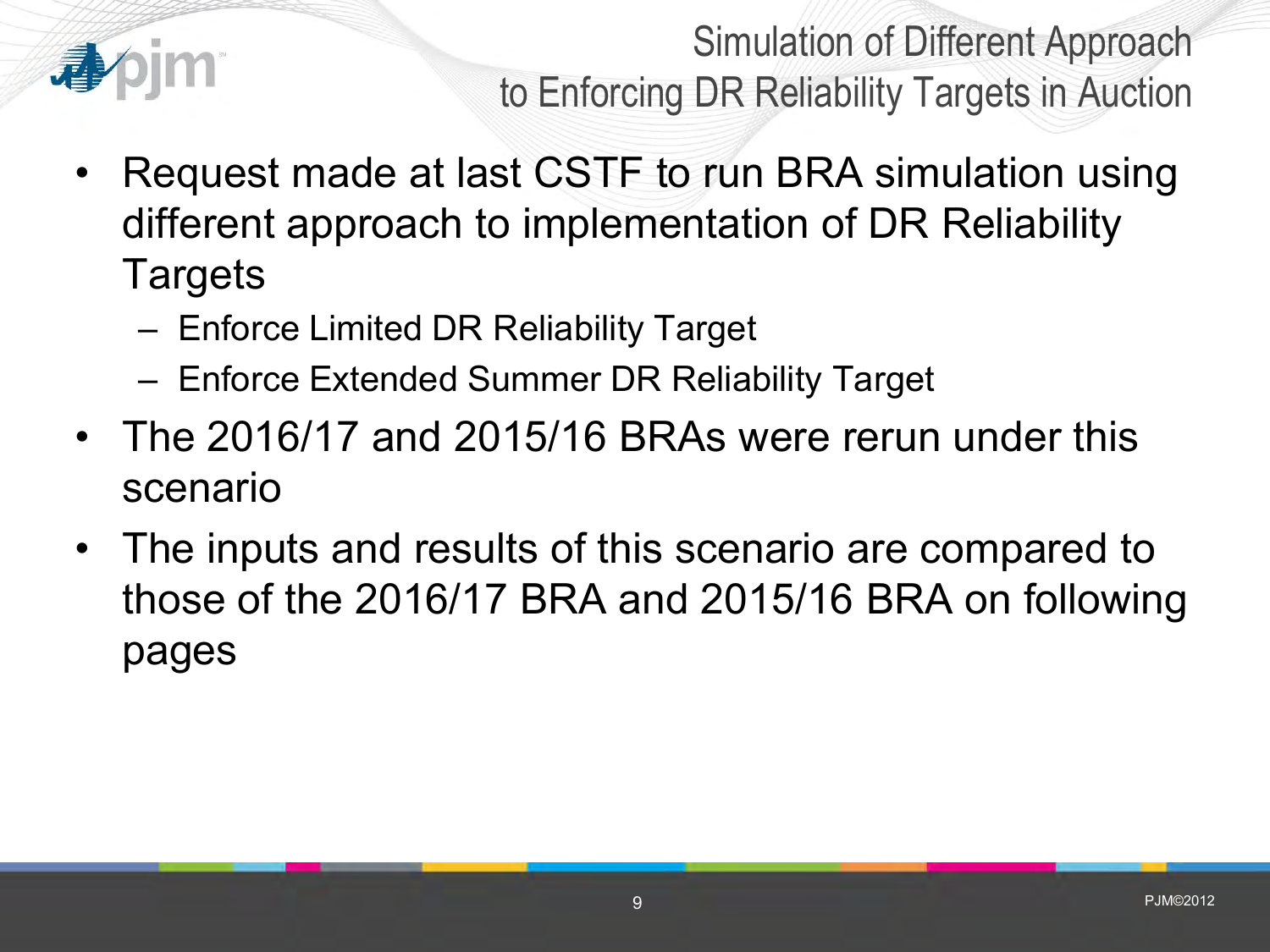## 2016/17 BRA vs Scenario 1 Inputs



| 2016/2017 BRA Planning Parameters (UCAP MW)    |  |
|------------------------------------------------|--|
| <b>Reliability Requirement</b>                 |  |
| Short Term Resource Procurement Target (STRPT) |  |
| <b>Reliability Requirement less STRPT</b>      |  |
|                                                |  |
| <b>Extended Summer DR Reliability Target</b>   |  |
| Minimum Annual Resource Requirement            |  |
|                                                |  |
| <b>Limited DR Reliability Target</b>           |  |
| Minimum Extended Summer Resource Requirement   |  |

| <b>Constraints on Clearing of Resource Types</b> | 2016/17 BRA    | Scenario 1     |
|--------------------------------------------------|----------------|----------------|
| <b>Target Reliability Requirement</b>            | 161.974        | 161 974        |
| Minimum Annual Resource Requirement              | 149 469        | not applicable |
| Minimum Extended Summer Resource Requirement     | 158.512        | not applicable |
| Maximum Limited DRI                              | not applicable |                |
| Maximum Limited + Extended Summer DRI            | not applicable |                |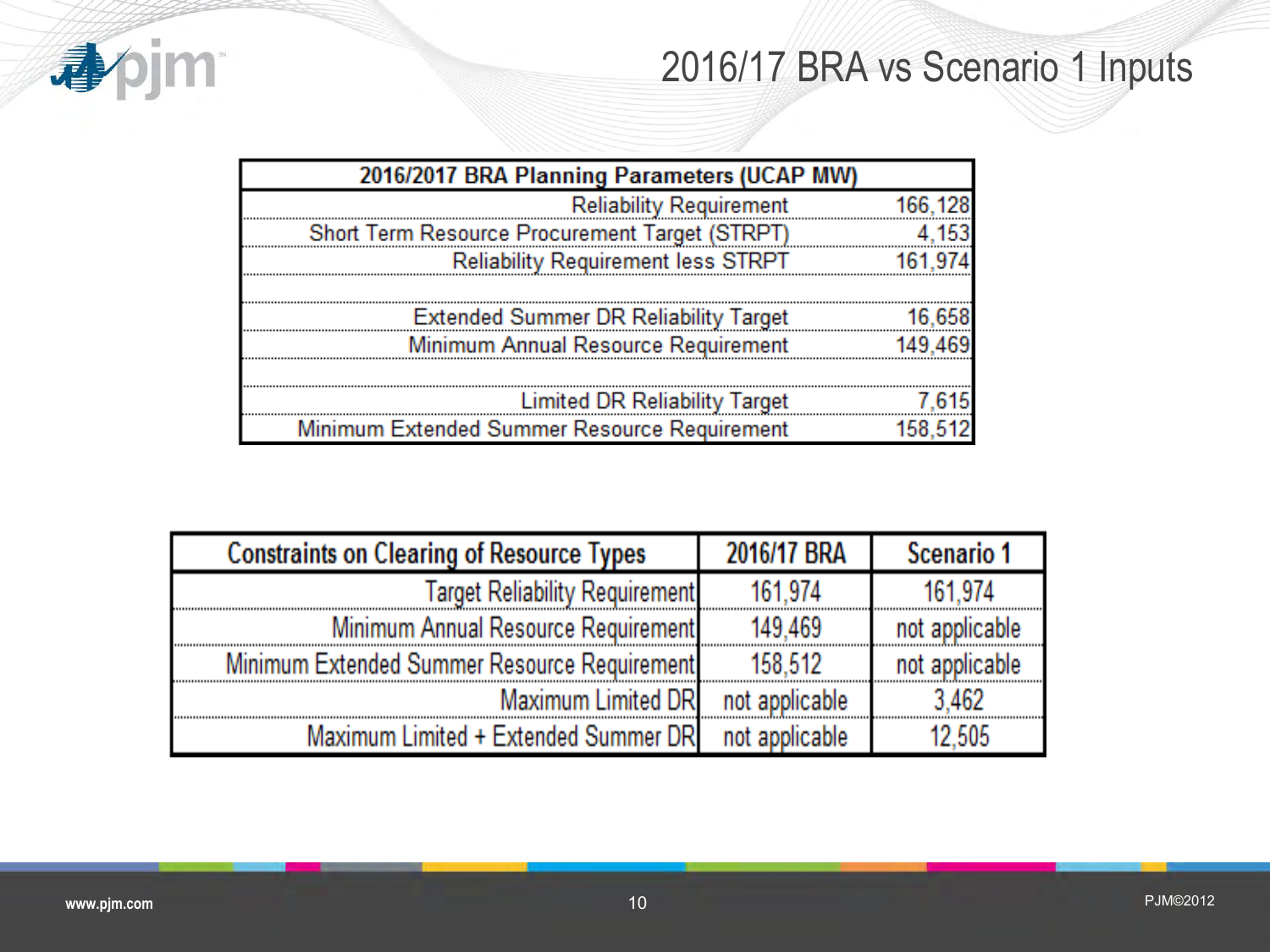

7,615

14,003

6,387

| $\bullet$<br>作手 |  |  |
|-----------------|--|--|

| <b>Cleared Quantities</b>                               | <b>Base Case</b> | Scenario 1 | <b>Delta</b> |
|---------------------------------------------------------|------------------|------------|--------------|
| Annual                                                  | 156,840          |            | 612          |
| <b>Extended Summer</b>                                  |                  |            | 5.361        |
| Limited                                                 | 9,850            | 3.462      | -6.387       |
| <b>Total Cleared</b>                                    | 169.160          | 168.745    |              |
|                                                         |                  |            |              |
| Cleared Quantity above Target Reliability Requirement   | 7.185            | 6.77       |              |
| (as Annual Capacity)                                    |                  |            |              |
| (as Extended Summer DR)                                 | 798              |            |              |
| (as Limited DR)                                         | 6.38             |            | ճ 387        |
|                                                         |                  |            |              |
| Total Cleared Limited DR for Delivery Year assuming all |                  |            |              |

STRPT clears as Limited in Incremental Auctions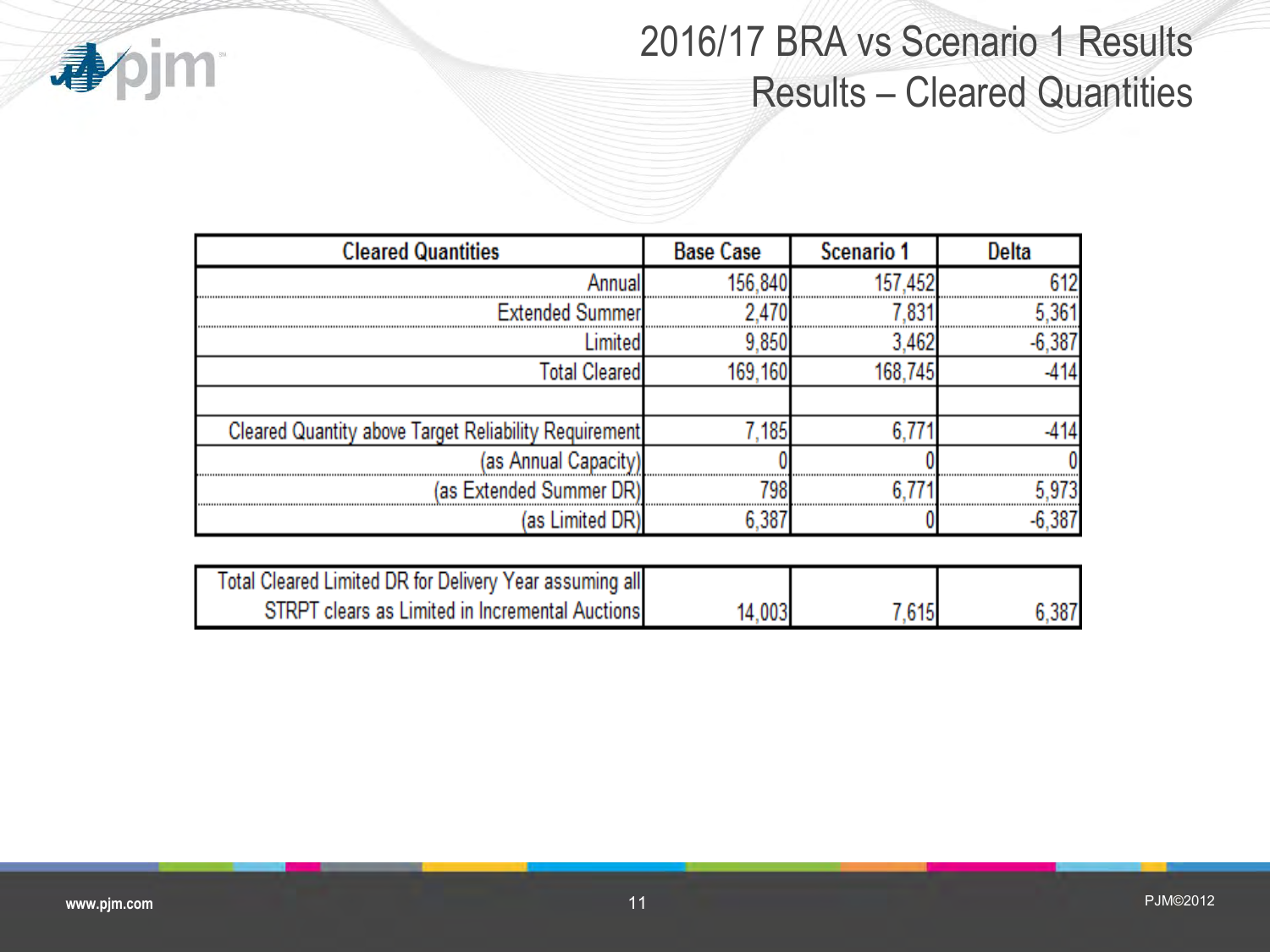

# 2016/17 BRA vs Scenario 1 Results Results – Clearing Prices

#### 2016/17 BRA Resource Clearing Prices (\$/MW-Day)

|                                  | RTO     | MAAC       | <b>PSEG / PS-North</b> | <b>ATSI/ATSI-Clevel</b><br>landi |
|----------------------------------|---------|------------|------------------------|----------------------------------|
| RCP (A                           | አናባ ??  | 119 13<br> | \$219.00               |                                  |
| <b>RCP (Extended Summer)</b><br> | . ናዓ 37 | 19 13      | 219.00                 |                                  |
| ישט                              |         |            | 219.00                 | S94 45                           |

#### Scenario 1 Resource Clearing Prices (\$/MW-Day)

|                              |            | MAAC   |        | andl  |
|------------------------------|------------|--------|--------|-------|
| ישט                          | IRE 15<br> | 130.07 | 219.00 | 15.00 |
| <b>RCP (Extended Summer)</b> | .RF.<br>٦ь |        | 219.00 | 15.00 |
| …                            |            |        | 50.29  | .40   |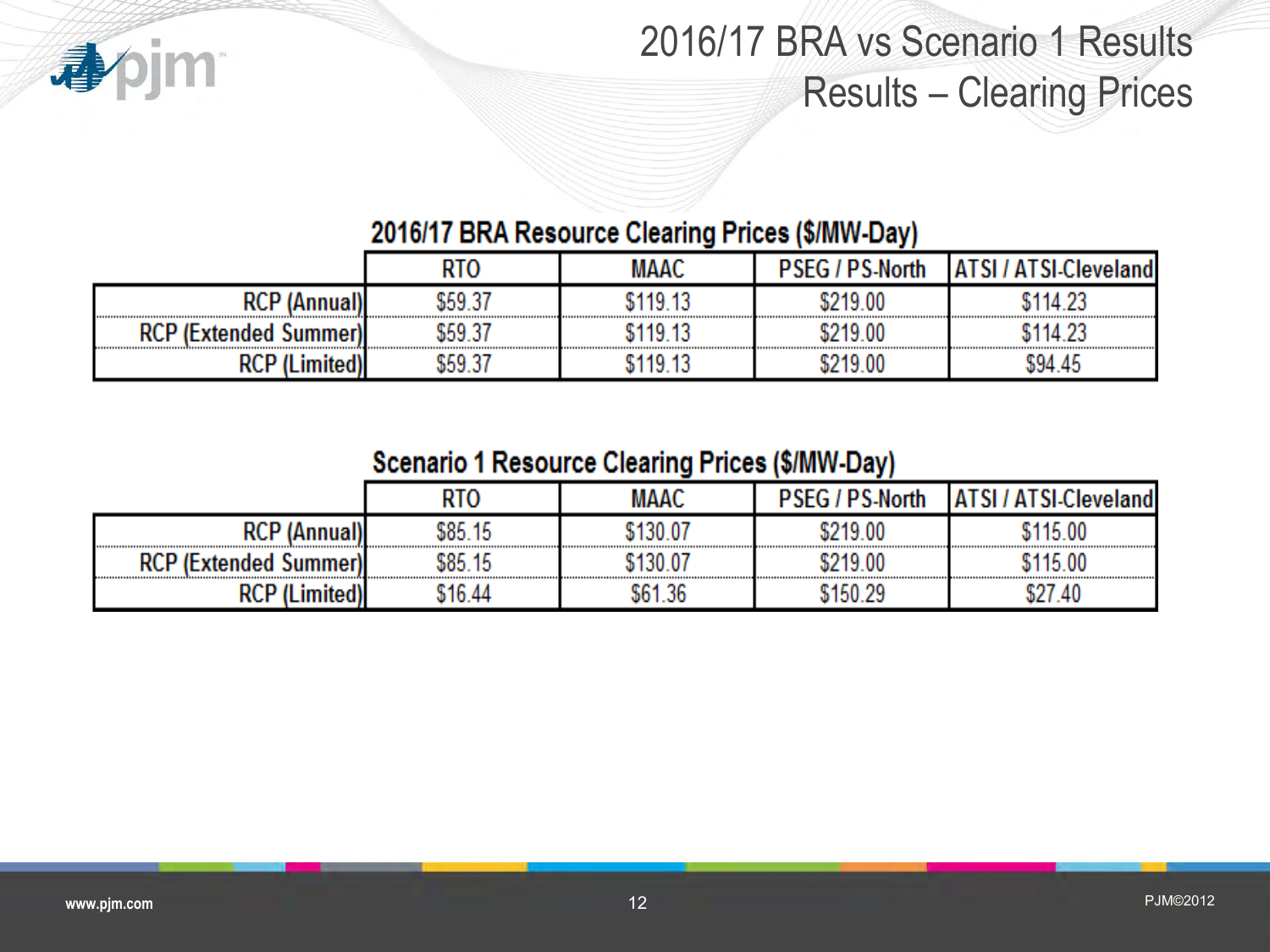## 2015/16 BRA vs Scenario 1 Inputs



| 2015/2016 BRA Planning Parameters (UCAP MW)    |         |
|------------------------------------------------|---------|
| <b>Reliability Requirement</b>                 | 162,777 |
| Short Term Resource Procurement Target (STRPT) | -4,069  |
| <b>Reliability Requirement less STRPT</b>      | 158,708 |
|                                                |         |
| Extended Summer DR Reliability Target 16,323   |         |
| Minimum Annual Resource Requirement            | 146.455 |
|                                                |         |
| <b>Limited DR Reliability Target</b>           | 7.462   |
| Minimum Extended Summer Resource Requirement   | 155,316 |

| <b>Constraints on Clearing of Resource Types</b> | 2015/16 BRA    | <b>Scenario 1</b> |
|--------------------------------------------------|----------------|-------------------|
| <b>Target Reliability Requirement</b>            | 158 708        | 158 708           |
| Minimum Annual Resource Requirement              | 146 455        | not applicable    |
| Minimum Extended Summer Resource Requirement     | 155.316        | not applicable    |
| <b>Maximum Limited DRI</b>                       | not applicable |                   |
| Maximum Limited + Extended Summer DR             | not applicable |                   |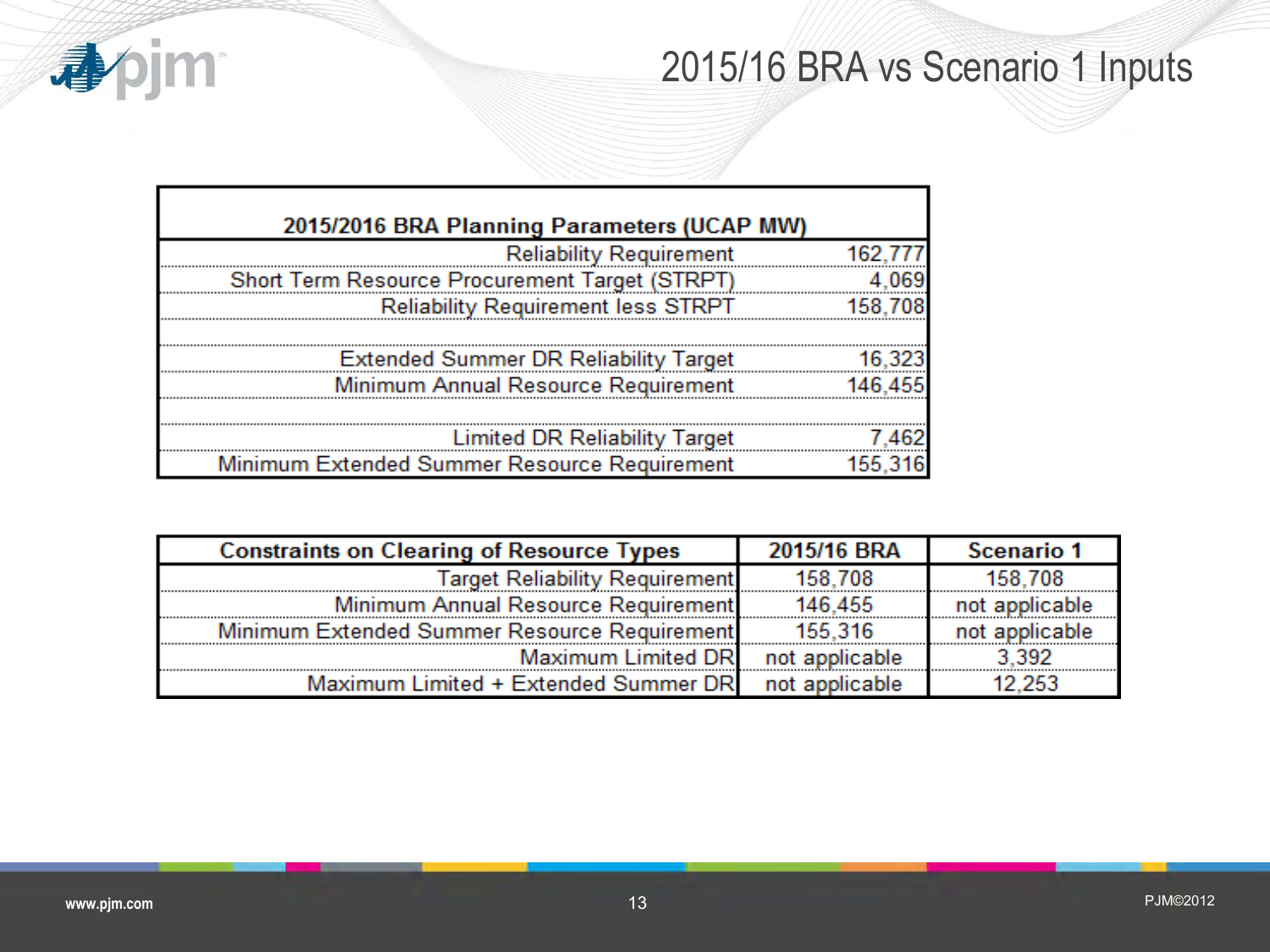

### 2015/16 BRA vs Scenario 1 Results Results – Cleared Quantities

| <b>Cleared Quantities</b>                             | 2015/16 BRA | Scenario 1 | Delta  |
|-------------------------------------------------------|-------------|------------|--------|
|                                                       |             |            |        |
| Extended Summer                                       |             | 859        | 657    |
| Limitedl                                              | 9.24        |            | -5.855 |
| <b>Total Cleared</b>                                  | 164.561     | 163.97     | -591   |
|                                                       |             |            |        |
| Cleared Quantity above Target Reliability Requirement | 5.853       | 5.26       | -591   |
| (as Annual Capacity)                                  |             |            |        |
| (as Extended Summer DR)                               |             |            | 263    |
| (as Limited DR)                                       | 5.853       |            |        |
|                                                       |             |            |        |

| Total Cleared Limited DR for Delivery Year assuming all |        |     |       |
|---------------------------------------------------------|--------|-----|-------|
| STRPT clears as Limited in Incremental Auctions         | 13,317 | 462 | 5,855 |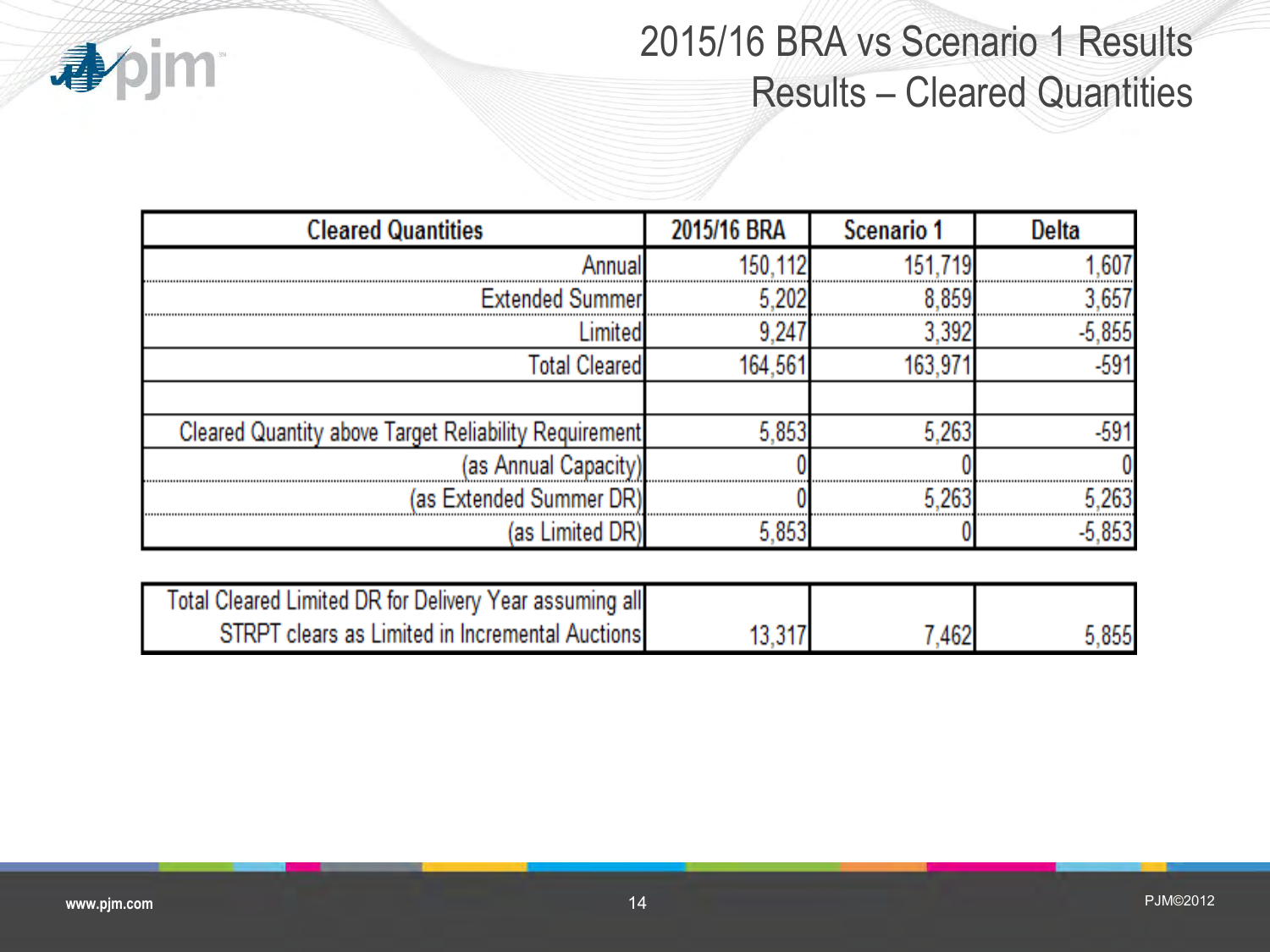

# 2015/16 BRA vs Scenario 1 Results Results – Clearing Prices

### 2015/16 BRA Resource Clearing Prices (\$/MW-Day)

|                              |      | MAAC   | TSLClevel |
|------------------------------|------|--------|-----------|
| <b>RCP</b>                   |      | 167.46 | .00       |
| <b>RCP (Extended Summer)</b> |      |        |           |
| ישי                          | õ 54 | 150.00 |           |

#### **Scenario 1 Resource Clearing Prices (\$/MW-Day)**

|                                           |            |                    | - - |
|-------------------------------------------|------------|--------------------|-----|
|                                           |            | MAAC               |     |
| "                                         | 145.50     | 196.0 <sup>4</sup> |     |
| <b>CP (Extended Summer)</b><br><b>RCI</b> | -50<br>ገብዱ |                    |     |
| "                                         |            | הר ח               |     |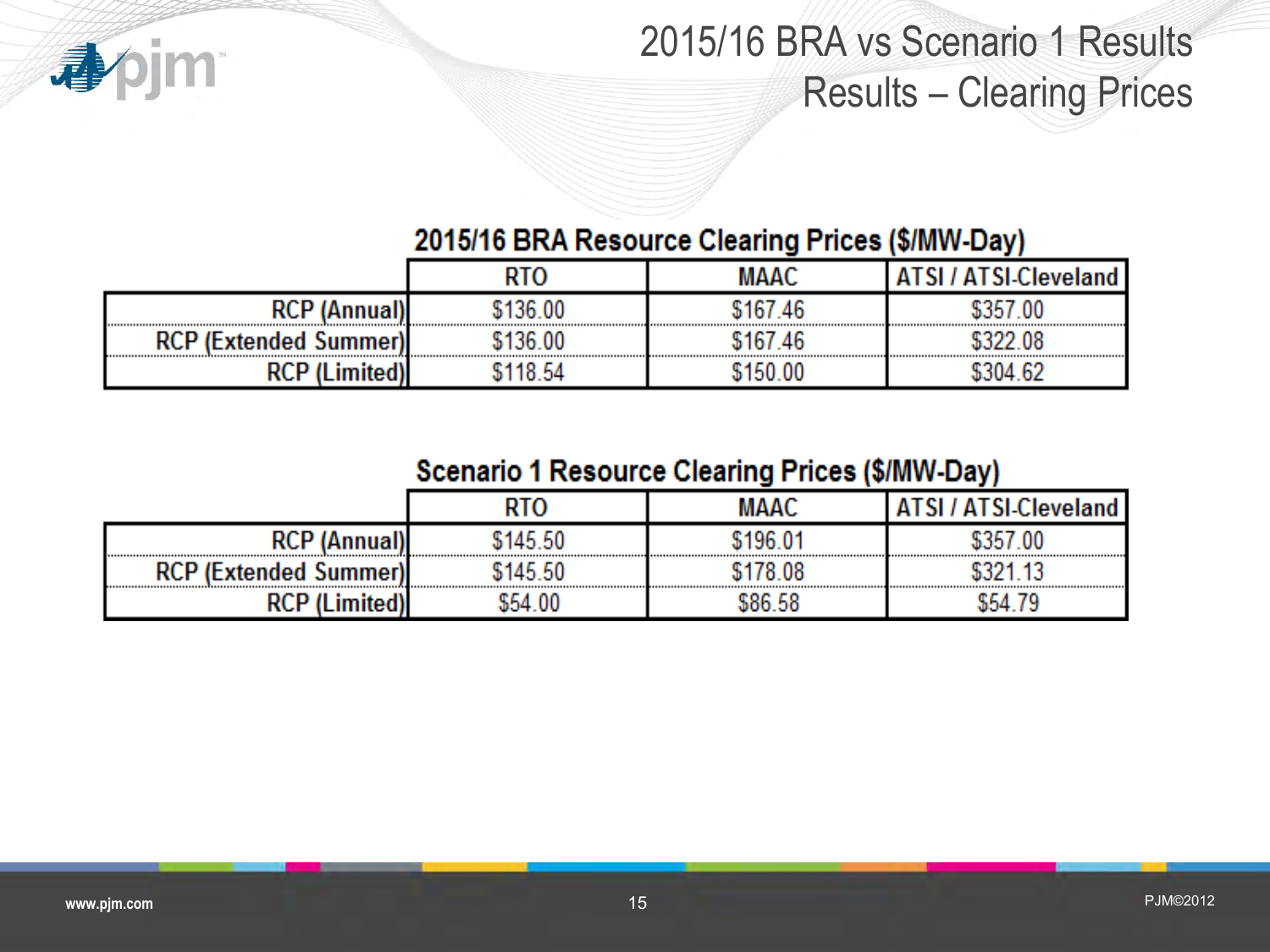

Observation on Scenario Analysis

- DR cleared in Base BRA case as Limited DR clears as Extended Summer DR in the change case
- Total capacity procured above the target reliability comprised entirely as Extended Summer DR in change case as opposed to Limited DR in the base BRA case
- Price separation between the capacity product types more evident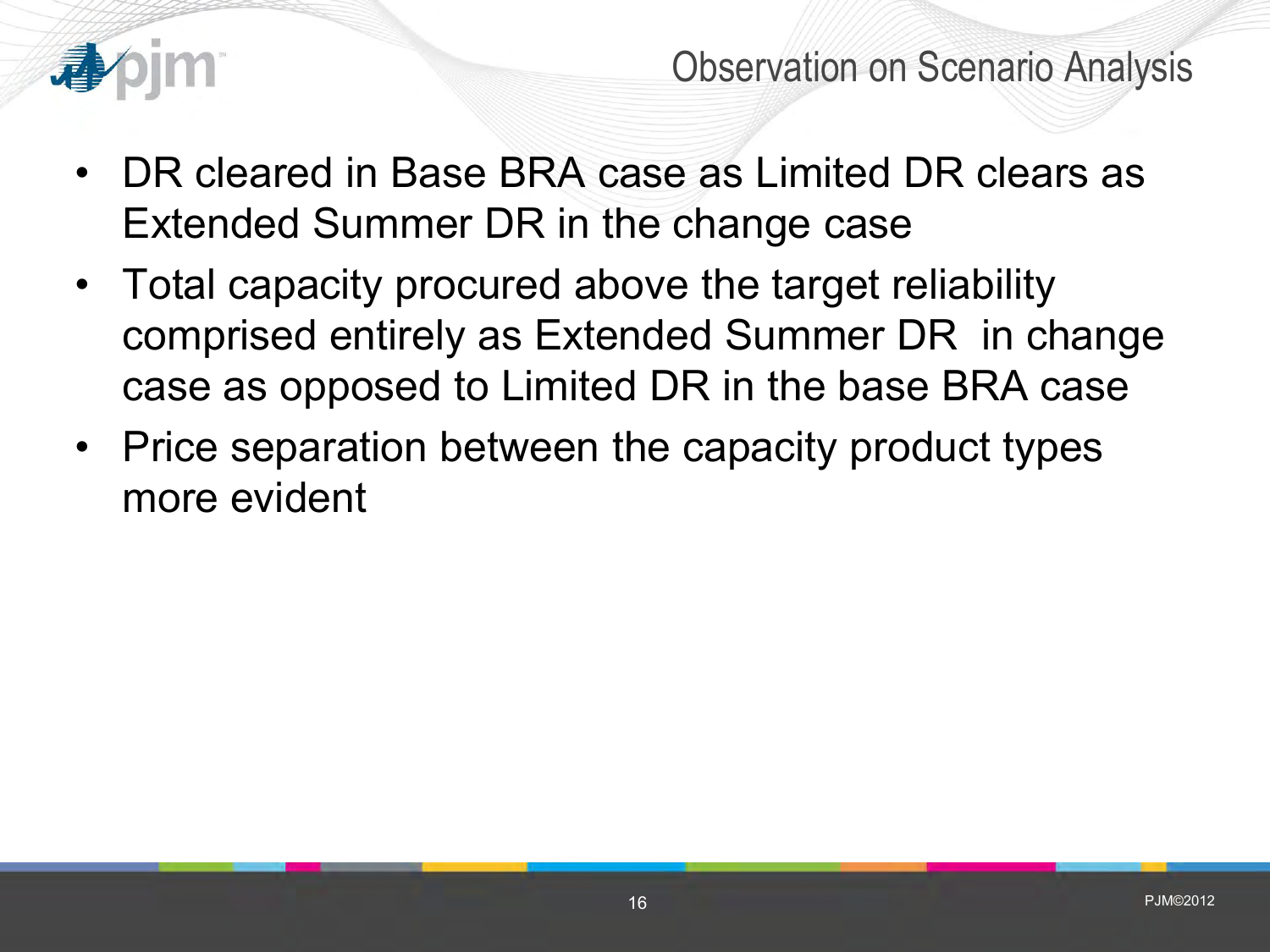# Evolution of VRR Curve from Long-term Resource Perspective



4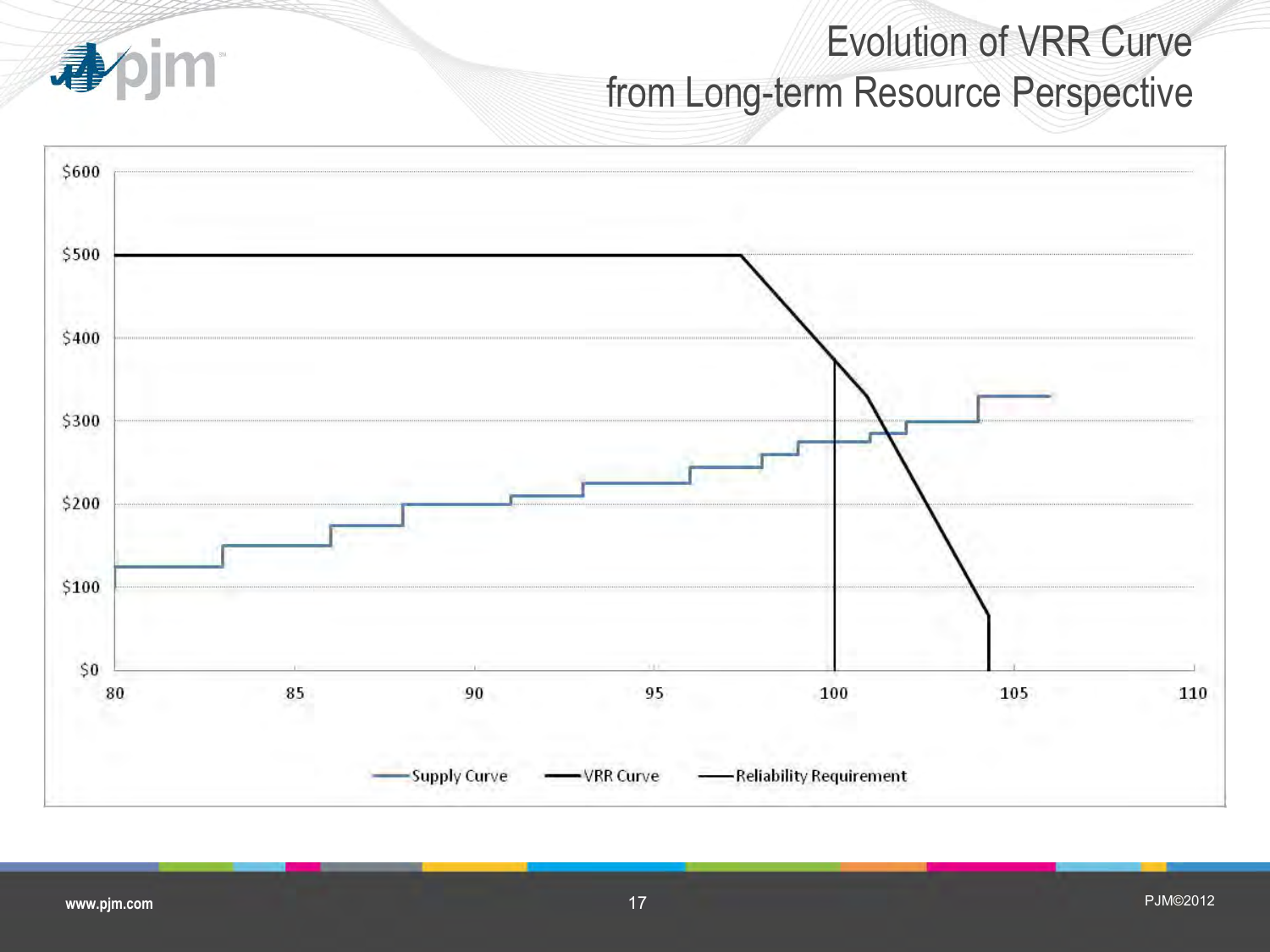# Evolution of VRR Curve from Long-term Resource Perspective